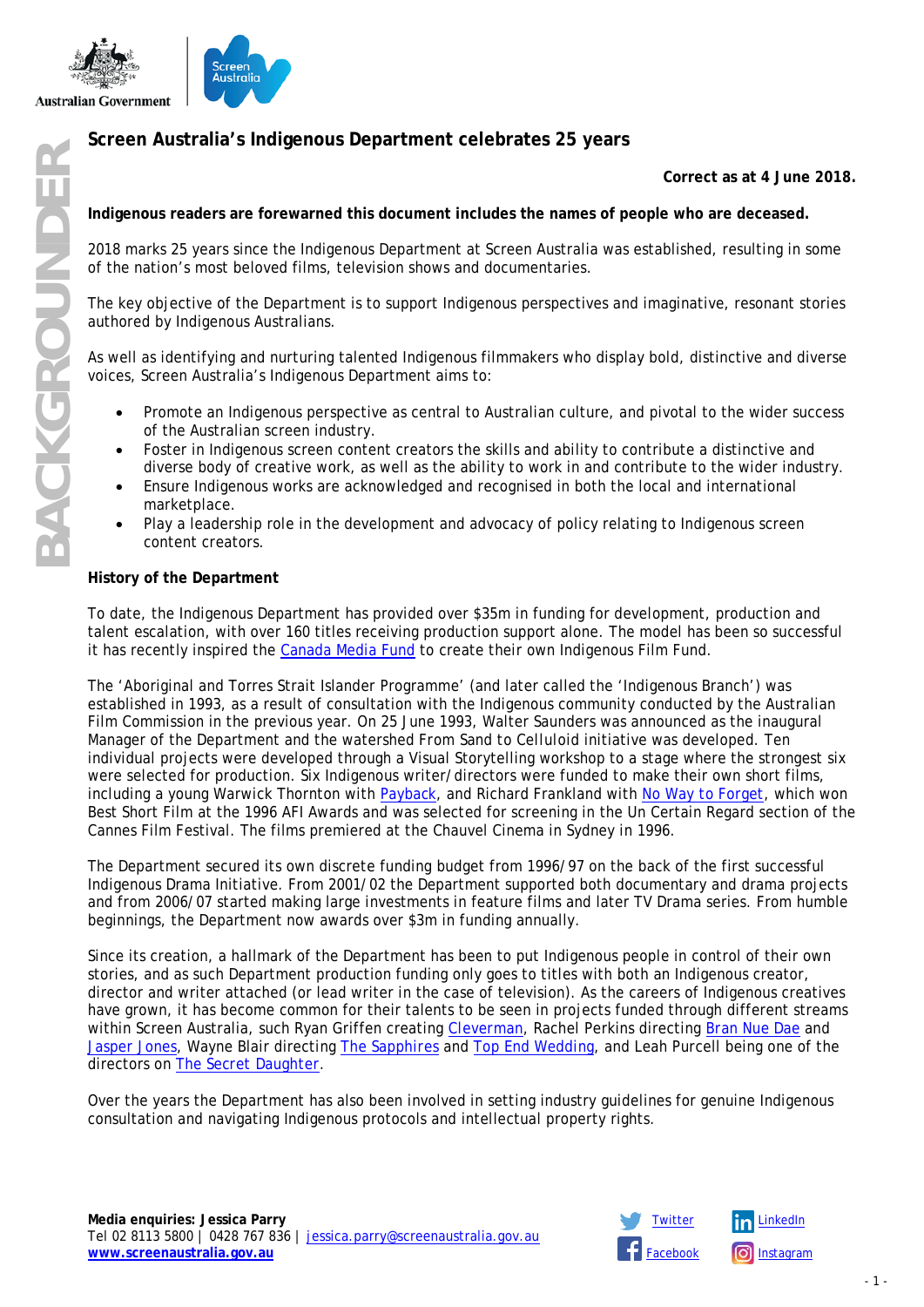



The Indigenous Department has had a dramatic impact on the visibility of Indigenous characters on screen. A 2002 study entitled *[Broadcast in Colour](http://afcarchive.screenaustralia.gov.au/downloads/policies/broadcast_colour.pdf)* found that in 1992 there were no Indigenous Australians in sustaining roles on Australian TV, and by 1999 there were two. Screen Australia's 2016 study [Seeing Ourselves](https://www.screenaustralia.gov.au/sa/media-centre/news/2016/08-24-study-of-diversity-on-tv-released) revealed a remarkable shift, with 5% of main characters being Indigenous, despite making up 3% of the population. The 5% figure matched exactly to the proportion of Indigenous actors in the period, suggesting authentic casting of Indigenous actors in Indigenous roles.

## **Timeline of the Department**

Key: blue indicates items funded by Screen Australia outside of the Indigenous Department.

**1993** – The Indigenous Branch was launched by the Australian Film Commission (AFC) in 1993 with the objective "to promote the quality and diversity of Indigenous films and develop a wider audience for films written, directed and produced by Indigenous Australians."(1993-94 AFC Annual Report).

**1994** – The Indigenous Drama Initiative was conceived in collaboration with state film agencies, Film Australia, SBS Independent, and the Film Finance Corporation (FFC) to enable Indigenous people to create their view and representation of the world through the production of films that are written and directed by Indigenous people. The Branch has no budget allocation, so Wal Saunders pre-sold the dramas to SBS Independent thereby triggering development and production funding from the Film Development Branch. After promoting the Initiative nationally, a total of 47 applications were received. Ten films were shortlisted by the AFC and their creative teams were invited to attend a Visual Storytelling workshop to help develop their projects from page to screen.

**1995** - The Branch developed Hidden Pictures, an Indigenous touring film festival to showcase films that were shot in local areas to the Indigenous people in those areas and to educate people on the issue of representation. The program consisted of 14 feature films, one documentary and a short ethnographic film that Eddie Mabo used as part of his submission to the High Court of Australia to destroy the colonial legal fiction of 'Terra Nullius'. A compilation of essays written by Indigenous people was also printed to accompany the touring festival.

The Branch created The Bush Track Meets the Information Superhighway, a multimedia and online services workshop in 12 Indigenous communities.

**1996** – Five projects from The Indigenous Drama Initiative launched in 1994 were selected to go into production, including works from Rima Tamou and Darlene Johnson. The AFC supported the national distribution of the films through the Australian Film Institute Distribution (AFID). AFID distributed the films as a package titled *From Sand to Celluloid* and they were screened at 24 locations from as far afield as Coober Pedy to Broome. The films received industry awards and critical acclaim, and stimulated and contributed to informed debate about issues of cultural representation. They remain available for [purchase via the National](mailto:http://shop.nfsa.gov.au/from-sand-to-celluloid)  [Film and Sound Archive \(NFSA\)](mailto:http://shop.nfsa.gov.au/from-sand-to-celluloid) and a retrospective of the films are included in the [2018 Sydney Film Festival](https://www.screenaustralia.gov.au/sa/media-centre/news/2018/05-09-sydney-film-festival-25-years-indigenous)  as part of the [anniversary year celebrations.](https://www.screenaustralia.gov.au/sa/media-centre/news/2018/05-09-sydney-film-festival-25-years-indigenous)

From 1993 to 1996 the four federal film agencies including the Australian Film Television and Radio School, Australian Film Finance Corporation, Film Australia and the AFC embarked on a national Indigenous Employment Strategy for the film industry. An interagency employment coordinator was appointed in February to November 1995 and worked from the Indigenous Branch of the AFC. The coordinator completed a review of the employment strategies of each agency. The Department of Employment, Education, Training and Youth Affairs was also involved in the strategy and Wal Saunders Head of the Indigenous Branch engaged John Harding to run the strategy. After the success of the first Indigenous Drama Initiative Wal went on to extend the scope of the strategy to include Indigenous placements on film and television productions, as well as employment and training within the four federal agencies.

**1997** – Following the success of the national *Bush Track Meets the Information Superhighway* project, which identified the training and development needs of Indigenous people in regards to new media, the Indigenous Branch unveiled *Online, On Track*. The aim of the project was to provide Indigenous people with an understanding of digital manipulation, online technology and the creation of CD-ROM in order to help them make informed choices about their involvement in the development of multimedia.



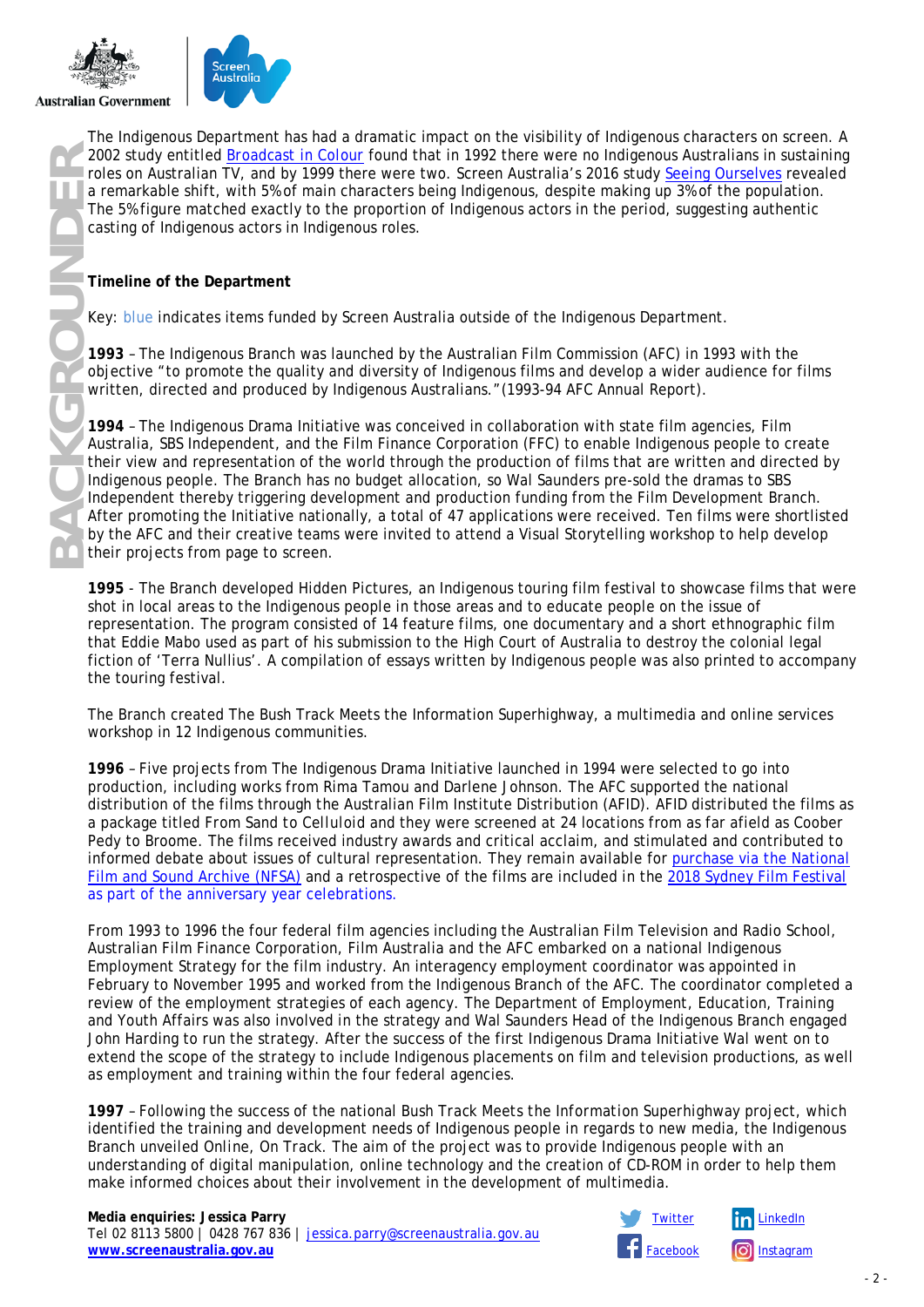



Organisation at the UNESCO Conference on Indigenous Intellectual property in April, 1997. The submission outlined concerns of Indigenous Australians for the protection of Indigenous intellectual property.

The success of the National Drama Initiative model inspired a similar initiative the National Indigenous Documentary Fund Initiative which was originally funded by the Aboriginal and Torres Strait Islander Commission (ATSIC).

The Branch was involved in the development and delivery of a submission to the World Intellectual Property<br> **BACKGROUNDERTHET CONTECT CONTECT CONTECT CONTECT CONTECT CONTECT CONTECT CONTECT CONTECT CONTECT CONTECT CONTECT 1998** – The second Indigenous Drama Initiative was completed. Sixty applications were received with 10 projects being selected to attend a Visual Storytelling workshop. From the workshop six projects were selected for production as part of the series *Shifting Sands – from Sand to Celluloid Continued*. Several of the funded projects including *[Tears](https://www.screenaustralia.gov.au/the-screen-guide/t/tears-1998/12530)* by Ivan Sen and *[My Bed Your Bed](https://www.screenaustralia.gov.au/the-screen-guide/t/my-bed-your-bed-1998/12549)* by Erica Glynn, went on to win awards domestically and receive critical acclaim at Australian and International film festivals. [The series remain](http://shop.nfsa.gov.au/shifting-sands)  [available for purchase via the NFSA](http://shop.nfsa.gov.au/shifting-sands) and will also feature at the 2018 Sydney Film Festival as part of the [anniversary year celebrations.](https://www.screenaustralia.gov.au/sa/media-centre/news/2018/05-09-sydney-film-festival-25-years-indigenous)

As part of the National Indigenous Documentary Fund, the AFC provided development funds to a 30-minute documentary from central Australia called *[Bush Mechanics,](https://www.screenaustralia.gov.au/the-screen-guide/t/bush-mechanics-1998/14230)* written and directed by Francis Kelly & David Batty. *[Bush Mechanics](https://www.screenaustralia.gov.au/the-screen-guide/t/bush-mechanics-1998/14230)*, tells the story of Indigenous ingenuity in the outback - the people and their cars. The series was [highly awarded](https://www.screenaustralia.gov.au/the-screen-guide/t/bush-mechanics-1998/14230?stxt=bush%20mechanics) and returned in 2001 and 2004.

**1999** – As a continuation of the presale agreement with SBS Independent that saw the development and production of the Indigenous Drama Initiative 1996, the Native Titles stage of the initiative went into development. Four projects went into production including *[Wind](https://www.screenaustralia.gov.au/the-screen-guide/t/wind-1999/12501)* (Iven Sen), *[Saturday Night, Sunday Morning](https://www.screenaustralia.gov.au/the-screen-guide/t/saturday-night,-sunday-morning-1999/14563)* (Rima Tamou), *[Harry's War](https://www.screenaustralia.gov.au/the-screen-guide/t/harrys-war-1999/12495)* (Richard Frankland) and *[Confessions of a Headhunter](https://www.screenaustralia.gov.au/the-screen-guide/t/confessions-of-a-headhunter-2000/15906/)* (Sally Riley). *[Wind](https://www.screenaustralia.gov.au/the-screen-guide/t/wind-1999/12501)* and *[Harry's War](https://www.screenaustralia.gov.au/the-screen-guide/t/harrys-war-1999/12495)* received AFI Award nominations and were broadcast by SBS as Crossing Tracks.

**2000 –** As part of the AFC's restructure, the Indigenous Branch joined the Film Development and Marketing Branch and was renamed the Indigenous Unit. Sally Riley took over from Wal Saunders as the Head of the Indigenous Unit. AFC funded films *[Dust](https://www.screenaustralia.gov.au/the-screen-guide/t/dust-1999/16102)* and *[Road,](https://www.screenaustralia.gov.au/the-screen-guide/t/road-2000/15889)* screened around the country. The films from *Shifting Sands* continued to feature in film festivals around the world. Two Indigenous programs funded by the Unit – *[Bush](https://www.screenaustralia.gov.au/the-screen-guide/t/bush-mechanics-1998/14230)  [Mechanics](https://www.screenaustralia.gov.au/the-screen-guide/t/bush-mechanics-1998/14230)* and *After Mabo – [The Amendment](https://www.screenaustralia.gov.au/the-screen-guide/t/after-mabo-1997/12577) -* won AFI Awards. *[Confessions of a Headhunter](https://www.screenaustralia.gov.au/the-screen-guide/t/confessions-of-a-headhunter-2000/15906/)* won the AFI Award for Best Short Film.

The documentary *[Stolen Generations,](https://www.screenaustralia.gov.au/the-screen-guide/t/stolen-generations-2000/13645)* directed by Darlene Johnson, was nominated for an International Emmy. The Unit supported Darlene's development as a director by funding her short film *[Two Bob Mermaid](https://www.screenaustralia.gov.au/the-screen-guide/t/two-bob-mermaid-1996/8680)* which was part of From Sand to Celluloid in 1996.

**2001 –** The AFC's Indigenous Unit in collaboration with the Industry & Cultural Development Unit, organised an Indigenous Film Festival in Germany. The festival was a major recognition of Australian Indigenous practitioners on the international stage. The Indigenous Unit funded practitioners Rachel Perkins, Erica Glynn and Warwick Thornton to attend the festival and present their films. Australian Indigenous art of all forms remains incredibly popular in Germany to this day. In 2017 [Bangarra](https://www.bangarra.com.au/) Dance Theatre performed in Berlin as part of [Australia Now,](http://australianow2017.de/index.php/main/item/4-made-in-australia-berlin-glass) a year-long program showcasing Australian culture in Germany, which also included an art exhibition from the National Gallery of Australia called Indigenous Australia.

The Indigenous Unit assumed management of the National Indigenous Documentary Fund in association with Indigenous Screen Australia (ISA – an organisation unrelated to the present day Screen Australia). The fund provided production support for new and emerging Indigenous documentary filmmakers.

**2002 –** At the Tudawali Awards (The Indigenous Film and Television Awards), the AFC Indigenous Unit inaugurated and sponsored an award called the Bob Mazza Memorial Award. The award was for emerging acting talent for professional development, and was awarded to Ursula Yovich who starred in *[My Bed Your](https://www.screenaustralia.gov.au/the-screen-guide/t/my-bed-your-bed-1998/12549)  [Bed](https://www.screenaustralia.gov.au/the-screen-guide/t/my-bed-your-bed-1998/12549)*.

Indigenous talent that the Unit had supported since its inception started to receive international recognition for their projects. Ivan Sen's debut feature film *[Beneath Clouds,](https://www.screenaustralia.gov.au/the-screen-guide/t/beneath-clouds-2002/14990)* which received support through funding of an acting and casting workshop, won two awards at the Berlin International Film Festival.



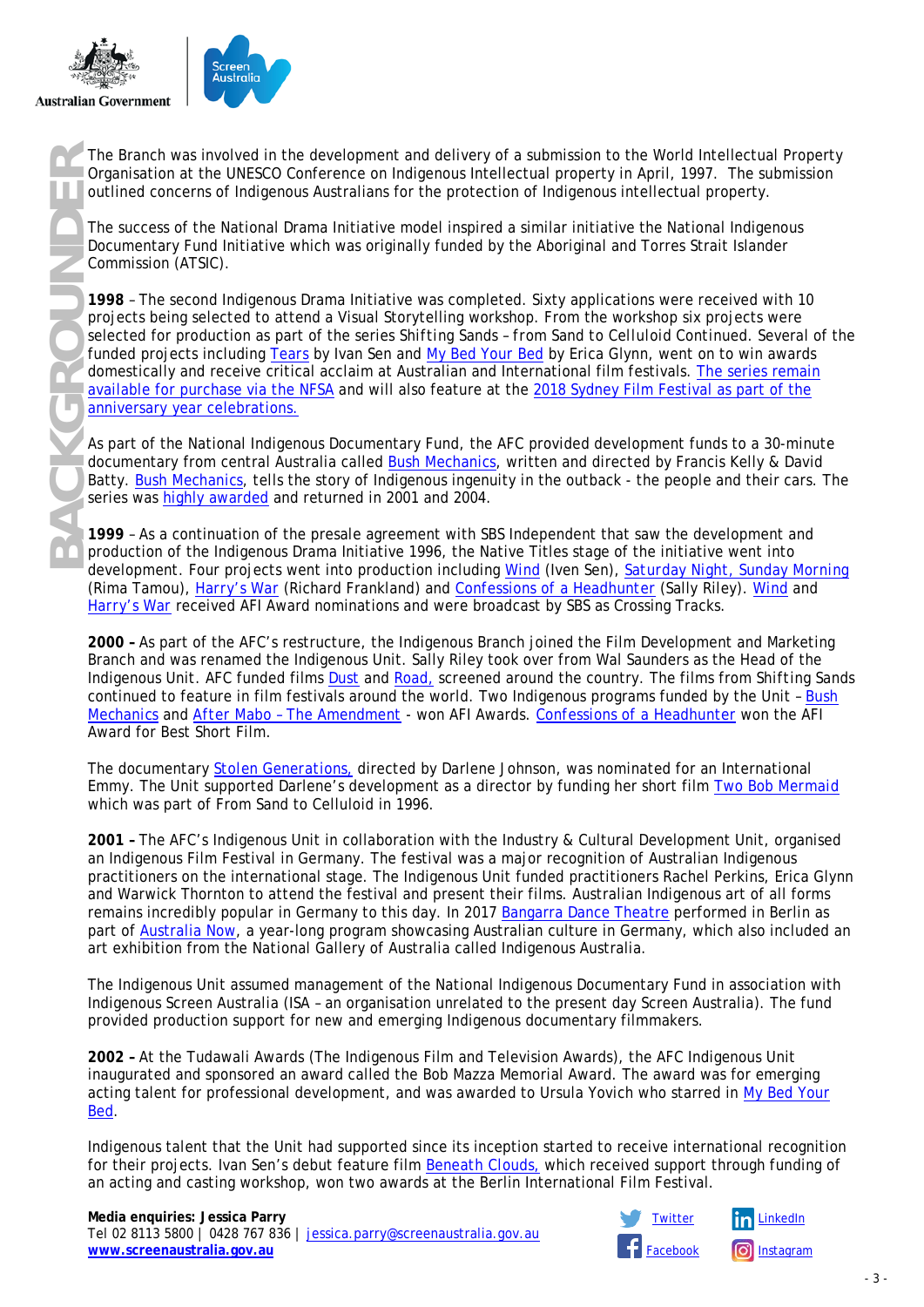



Rachel Perkins' short feature *[One Night the Moon](https://www.screenaustralia.gov.au/the-screen-guide/t/one-night-the-moon-2001/15899)* was selected for Sundance Film Festival, and Wayne Blair's short film *[Black Talk](https://www.screenaustralia.gov.au/the-screen-guide/t/black-talk-2002/17108)* was selected to screen at the Hawaiian Film Festival.

Catriona McKenzie's *[Road](https://www.screenaustralia.gov.au/the-screen-guide/t/road-2000/15889)* made a huge impression at the Flickerfest International Short Film Festival, winning Most Popular Film. *[Road](https://www.screenaustralia.gov.au/the-screen-guide/t/road-2000/15889)* was also joint winner of the Audience Award with *[Confessions of a](https://www.screenaustralia.gov.au/the-screen-guide/t/confessions-of-a-headhunter-2000/15906)  [Headhunter](https://www.screenaustralia.gov.au/the-screen-guide/t/confessions-of-a-headhunter-2000/15906)* and screened in the Cinema des Antipodes at the Forum of the Cannes Film Festival.

The AFC supported the attachments of two practitioners including Danielle McLean and Darlene Johnson to the feature film *[Rabbit Proof Fence](https://www.screenaustralia.gov.au/the-screen-guide/t/rabbit-proof-fence-2002/14493)*. Darlene Johnson also wrote and directed the documentary *[Following the](https://www.screenaustralia.gov.au/the-screen-guide/t/following-the-rabbit-proof-fence-2002/18450?stxt=following%20the%20rabbit%20proof%20fence)  [Rabbit Proof Fence](https://www.screenaustralia.gov.au/the-screen-guide/t/following-the-rabbit-proof-fence-2002/18450?stxt=following%20the%20rabbit%20proof%20fence)* about the process behind making the feature film.

**2003** – The Indigenous Unit launched and completed two major initiatives to support the development and production of Indigenous films including *Dreaming in Motion* (five 13-minute dramas including *[Black Talk](https://www.screenaustralia.gov.au/the-screen-guide/t/black-talk-2002/17108)*, *[Mimi](https://www.screenaustralia.gov.au/the-screen-guide/t/mimi-2002/17129)*, *[Shit Skin](https://www.screenaustralia.gov.au/the-screen-guide/t/shit-skin-2002/17130)*, *[Flat](https://www.screenaustralia.gov.au/the-screen-guide/t/flat-2002/17131)*, and *[Turn Around](https://www.screenaustralia.gov.au/the-screen-guide/t/turn-around-2002/17132)*), and *Skin, Kin and Country* (five 26-minute documentaries including *[The Foundation](https://www.screenaustralia.gov.au/the-screen-guide/t/the-foundation-2002/17511)*, *[Big Girls Don't Cry](https://www.screenaustralia.gov.au/the-screen-guide/t/big-girls-dont-cry-2002/16047)*, *[Me and You](https://www.screenaustralia.gov.au/the-screen-guide/t/me-and-you-2002/17507)*, *[Ngangkari](https://www.screenaustralia.gov.au/the-screen-guide/t/ngangkari-2002/17095)*, and *[We of Little Voice](https://www.screenaustralia.gov.au/the-screen-guide/t/we-of-little-voice-2002/17508)*). A third initiative *Fifty/Fifty* was developed to bridge the gap between short film and the transition to a full length feature.

The Unit organised a selection of films to be featured at the International Film Festival in Rotterdam. The Unit also worked to curate the program at *Crossing Tracks*, a film festival held at the Asia Society in New York.

The Unit launched the new initiative Dramatically Black in association with SBS Independent, who offered a presale and investment in each project. The initiative aimed to support Indigenous filmmakers with at least one short fiction film credit, to attempt a half hour drama.

**2004** – The Indigenous Unit funded the Message Sticks Indigenous Film Festival at the Sydney Opera House. Films screened there included the Australian premiere of *[Wirriya: Small Boy](https://www.screenaustralia.gov.au/the-screen-guide/t/wirriya--small-boy-2004/19220)* (directed and produced by Beck Cole) and *[Mr Patterns](https://www.screenaustralia.gov.au/the-screen-guide/t/mr-patterns-2004/18902)* (directed by Catriona McKenzie) as well as Indigenous films from Canada, the US and New Zealand.

**2005** – The AFC continued to support Indigenous filmmakers to attend International film festivals for screenings of their films. Three films in the Dramatically Black series were selected to screen at two major festivals and the AFC funded the filmmakers and leading actors in *[Green Bush](https://www.screenaustralia.gov.au/the-screen-guide/t/green-bush-2004/19187)* (directed by Warwick Thornton) and *[Plains Empty](https://www.screenaustralia.gov.au/the-screen-guide/t/plains-empty-2004/19186)* (directed by Beck Cole) to attend Sundance Film Festival. The AFC also supported writers and directors of *[The Djarns Djarns](https://www.screenaustralia.gov.au/the-screen-guide/t/the-djarn-djarns-2004/19185)* (directed by Wayne Blair) and *[Green Bush](https://www.screenaustralia.gov.au/the-screen-guide/t/green-bush-2004/19187)* (directed by Warwick Thornton) to attend the Berlin International Film Festival, where both films won major awards in their categories. *[The Djarn Djarns](https://www.screenaustralia.gov.au/the-screen-guide/t/the-djarn-djarns-2004/19185)* won the Crystal Bear for Best Short Film at Berlin and *[Green Bush](https://www.screenaustralia.gov.au/the-screen-guide/t/green-bush-2004/19187)* won the Panorama Best Short Film award.

The documentary *[Yellow Fella](https://www.screenaustralia.gov.au/the-screen-guide/t/yellow-fella-2005/19930)* received AFC Indigenous Branch development, production and post-production funding. It was written by Mr T. E. Lewis and Fleur Parry, directed by Ivan Sen and produced by Citt Williams. It screened at the Cannes Film Festival in Un Certain Regard, making it the first Indigenous Australian documentary to screen at the prestigious festival.

**2006** – The Indigenous Unit (reverting to its former title of 'Indigenous Branch' for 2004/05 and 2005/06) launched a new drama initiative A Bit of Black Business with SBS Independent to support new and emerging Indigenous filmmakers. Thirteen projects were selected to go into production including works from Aaron Fa'aoso and Jon Bell.

The Branch partnered with the Sydney Opera House and Indigenous Screen Australia on the Message Sticks Indigenous Film Festival. The [seventh series](https://www.screenaustralia.gov.au/funding-and-support/indigenous/production/special-documentary-initiatives) of the National Indigenous Documentary Fund had its premiere at the festival. The series comprised of four films, including Aaron Pedersen's deeply personal tale *[My Brother](mailto:https://www.screenaustralia.gov.au/the-screen-guide/t/my-brother-vinnie-2006/22216?stxt=my%20brother%20vinnie)  [Vinnie](mailto:https://www.screenaustralia.gov.au/the-screen-guide/t/my-brother-vinnie-2006/22216?stxt=my%20brother%20vinnie)*, about his relationship with his brother who has mild intellectual disabilities and cerebral palsy.

Leah Purcell, whose screen credits include *[Jindabyne](https://www.screenaustralia.gov.au/the-screen-guide/t/jindabyne-2006/19540)*, *[Lantana](https://www.screenaustralia.gov.au/the-screen-guide/t/lantana-2001/15723)*, and *[Black Chicks Talking](https://www.screenaustralia.gov.au/the-screen-guide/t/black-chicks-talking-2002/16032)* won the AFC funded Bob Mazza Fellowship to help further develop her career internationally.

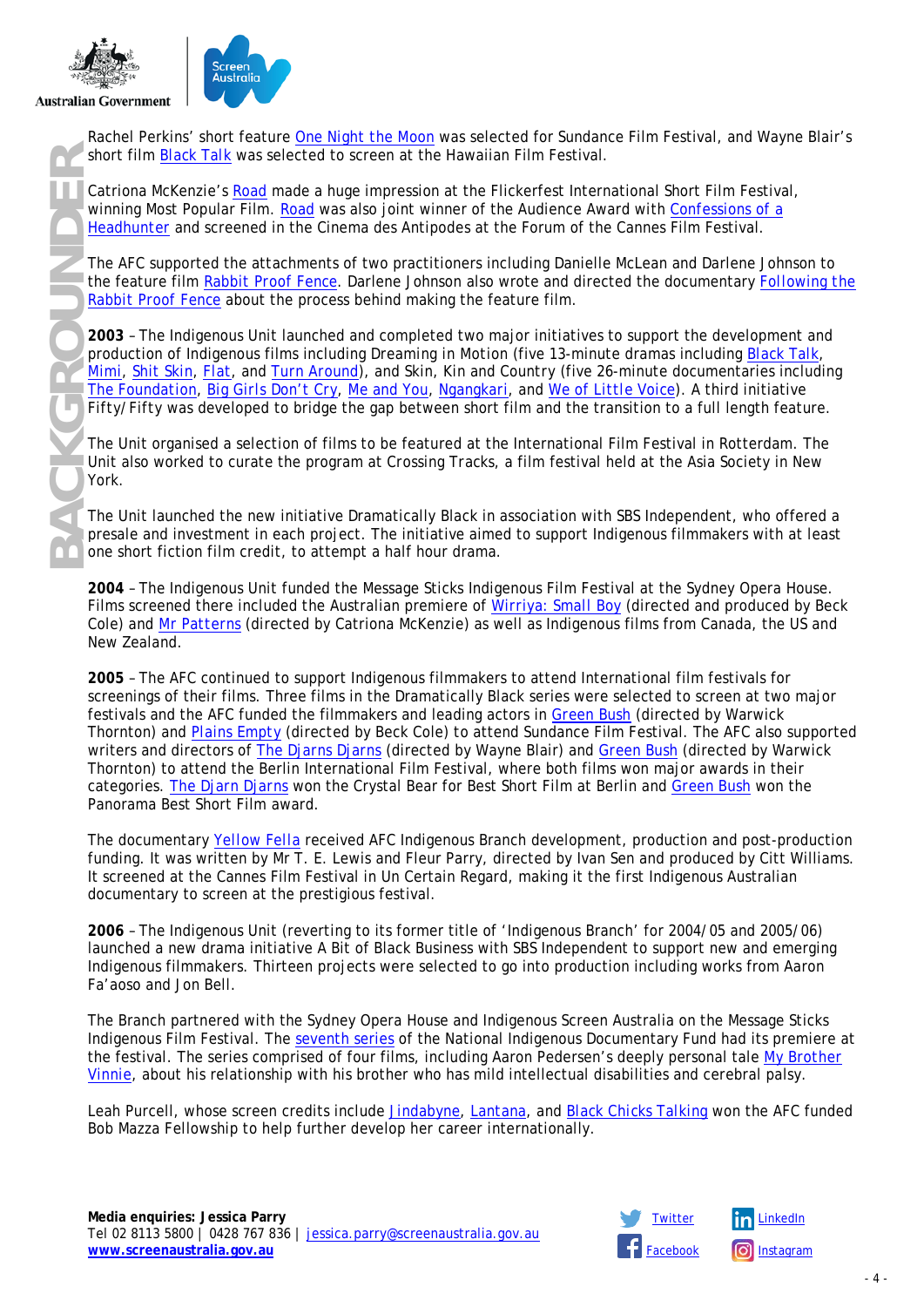



2006 - *[Ten Canoes](https://www.screenaustralia.gov.au/the-screen-guide/t/ten-canoes-2006/19397)*, the feature film directed by Peter Djugirr and Rolf de Heer that was shot on and around the Arafura Swamp in north-eastern Arnhem Land in the Northern Territory of Australia, was the first feature film to be shot entirely in Indigenous language. The film starred Jamie Gulpilil, son of the great David Gulpilil. It received international acclaim playing at Cannes Film Festival, Toronto International Film Festival, and Telluride Film Festival in the US.

**2007** – Aaron Pedersen (*The Circuit*, *City Homicide)* was the recipient of the Bob Mazza Fellowship. Aside from being one of Australia's most frequently cast actors, Aaron featured in and wrote the script for the award-winning documentary *[My Brother Vinnie,](https://www.screenaustralia.gov.au/the-screen-guide/t/my-brother-vinnie-2006/22216)* directed by Steven McGregor. The film won Best Documentary Short Film at the 45th Melbourne International Film Festival Short Film Awards.

The short drama *[Nana](https://www.screenaustralia.gov.au/the-screen-guide/t/nana-2007/23286)*, directed by Warwick Thornton and produced by Kath Shelper, which received funding through the A Bit of Black Business initiative, screened at opening night of Sydney Film Festival. *[Nana](https://www.screenaustralia.gov.au/the-screen-guide/t/nana-2007/23286)* went on to win awards at the Berlin International Film Festival, Melbourne International Film Festival and Hamburg International Short Film Festival.

**2008** – The federal screen funding agency Screen Australia commenced operation on 1 July 2008 following the merger of the Australian Film Commission (AFC), the Film Finance Corporation Australia (FFC) and Film Australia Limited. Screen Australia's Indigenous Department continued funding programs and initiatives devised by its predecessor – the Indigenous Branch.

The Bob Mazza Fellowship was presented at the Message Sticks Indigenous Film Festival at the Sydney Opera House. The award was won by actor Luke Carroll providing funding for him to further his professional development and raise his profile internationally.

The Producers Initiative was created by the Department with the aim of developing new Indigenous creative producers within the industry, as well as providing professional development for less experienced practitioners. Participants included Penny Smallacombe, John Harvey and Ryan Griffen.

*[First Australians](https://www.screenaustralia.gov.au/the-screen-guide/t/first-australians-2008/20228)* aired on SBS. The landmark seven-part documentary series produced by Australia's finest Indigenous filmmakers, melded landscape, art, interviews and first-hand accounts with archival material to present the birth of contemporary Australia, from the perspective of its first people. The series directed by Beck Cole and Rachel Perkins and produced by Darren Dale received critical acclaim, and went on to win a Logie Award, AFI Award, Australian Director's Guild Award, Australian Writer's Guild Award, Deadly Award and NSW Premier's Literary Award.

**2009** – Between 2008 and 2009 the Indigenous Department supported the development of five feature films, eight short films, two television series, 10 documentaries and one digital media project.

The first feature film funded by the Indigenous Department for production was released. Titled *[Samson &](https://www.screenaustralia.gov.au/the-screen-guide/t/samson---delilah-2009/20947)  [Delilah,](https://www.screenaustralia.gov.au/the-screen-guide/t/samson---delilah-2009/20947)* it was directed by Warwick Thornton and produced by Kath Shelper. It won the Caméra d'Or at the 2009 Cannes Film Festival – the festival's highest honour for first features. It screened in the Un Certain Regard section of the festival and received a standing ovation. The film also won the audience award at the Adelaide Film Festival. Alongside its critical success the film performed well at the local box office, becoming the fifth highest earning Australian film that year.

In May 2009, Screen Australia published a comprehensive guide for all filmmakers working with Indigenous content and communities, titled *[Pathways & Protocols:](https://www.screenaustralia.gov.au/about-us/doing-business-with-us/indigenous-content/indigenous-protocols) a filmmaker's guide to working with Indigenous people*, *culture and concepts*. The guide which is still used today assists and encourages recognition and respect for the images, knowledge and stories of Indigenous people. It provides essential advice about the ethical and legal components involved in transferring Indigenous cultural material to the screen.

**2010 –** *[Sampson & Delilah](https://www.screenaustralia.gov.au/the-screen-guide/t/samson---delilah-2009/20947)* [made the shortlist](mailto:https://www.smh.com.au/entertainment/samson-and-delilah-makes-oscar-short-list-20100121-mmb2.html) for an Academy Award® nomination in the Best Foreign Language Film category.

Musical feature film *[Bran Nue Dae](https://www.screenaustralia.gov.au/the-screen-guide/t/bran-nue-dae-2010/23843)*, directed by Rachel Perkins, starring Jessica Mauboy, Ernie Dingo and Deborah Mailman, was released nationally and took nearly \$8m at the local box office, earning it a place in the Top 50 all-time Australian films. It was also selected to screen at Toronto, Sundance and Berlin International Film Festivals.

#### **Media enquiries: Jessica Parry** [Twitter](http://twitter.com/ScreenAustralia) [LinkedIn](http://www.linkedin.com/company/screen-australia)

Tel 02 8113 5800 | 0428 767 836 | [jessica.parry@screenaustralia.gov.au](mailto:jessica.parry@screenaustralia.gov.au) **[www.screenaustralia.gov.au](http://www.screenaustralia.gov.au/)** 



- 5 -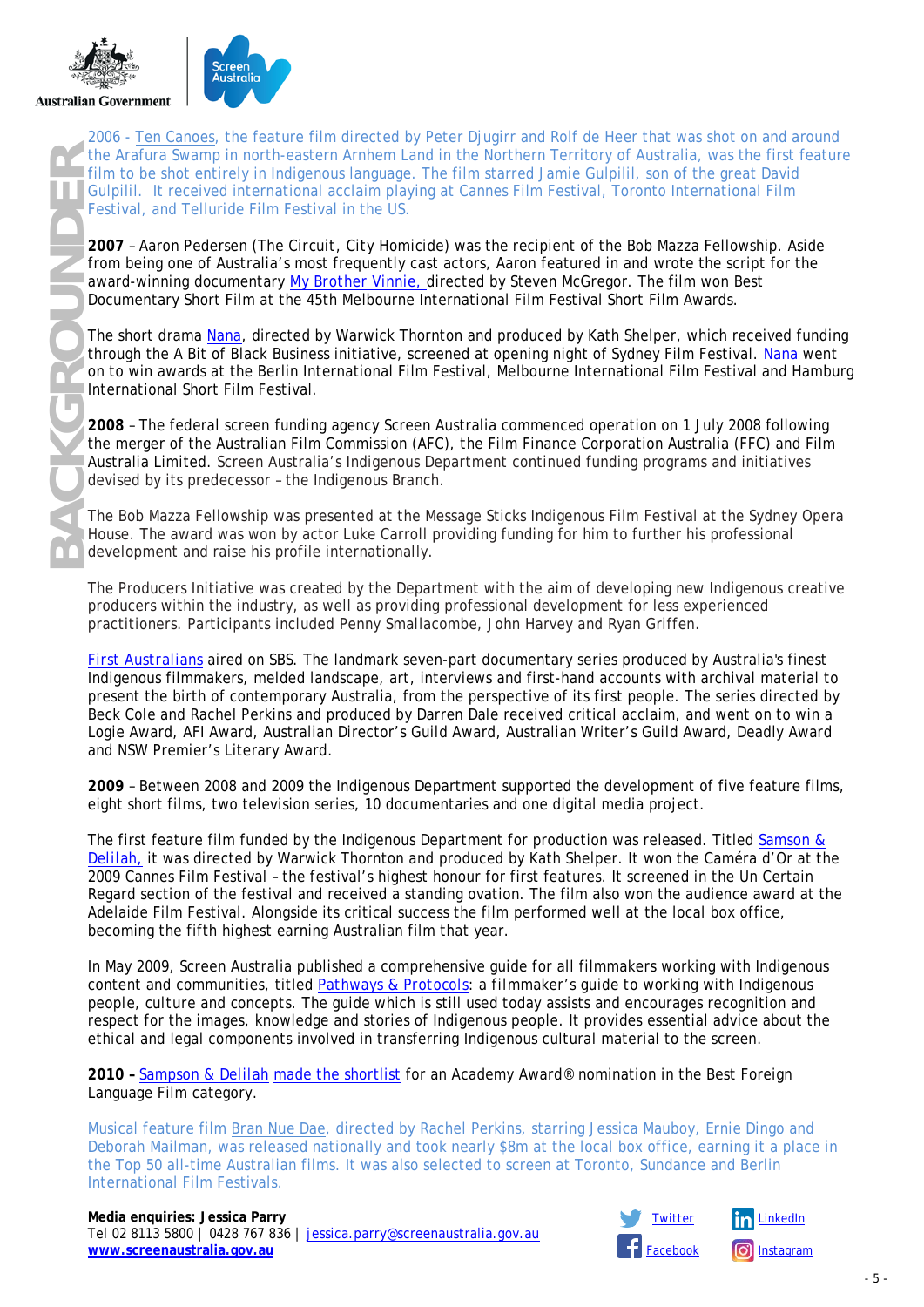



competition in Un Certain Regard at the Cannes Film Festival. The film about a young Aboriginal boy growing up in NSW was given a standing ovation by the festival audience.

The new head of the Indigenous Department, Erica Glynn, along with her predecessor Sally Riley, now Head of Indigenous Department at ABC TV, were jointly awarded the Cecil Holmes Award by the Australian Directors Guild for their services to the Indigenous screen industry.

**2012** – *[Redfern Now](https://www.screenaustralia.gov.au/the-screen-guide/t/redfern-now-2014/31265)*, a six x 1-hour television drama series produced by Blackfella Films (Darren Dale, Miranda Dear), premiered on ABC TV in November. Internationally acclaimed writer Jimmy McGovern worked as story producer, and the series was written and directed by both emerging and established Indigenous filmmakers. The series was entirely written and directed by Indigenous practitioner and produced by an Indigenous production company.

**BACK Send on the Competition in** *[Toomelah](https://www.screenaustralia.gov.au/the-screen-guide/t/toomelah-2011/28391)***, directed by lawns Film Festival. The film about a young Aboriginal boy<br>
up in NSW was given a standing ovation by the festival audience.<br>
The new head of the Indigenous Departm** 2012 - *[The Sapphires](https://www.screenaustralia.gov.au/the-screen-guide/t/the-sapphires-2012/21553)* won multiple AACTA awards including Best Film, Best Direction and Best Adapted Screenplay, was invited into the Official Selection in Cannes, and was the best-performing Australian feature at the domestic box office that year, taking over \$14.47 million. The film (based on a true story) followed four young and talented Aboriginal sisters who in the chaos of 1968, are plucked from the obscurity of a remote Aboriginal mission, branded as Australia's answer to The Supremes, and – grasping the chance of a lifetime – dropped into the jungles of Vietnam to entertain the troops. It starred Jessica Mauboy, Deborah Mailman, Miranda Tapsell, Shari Sebbens and Chris O'Dowd.

**2013**- ABC series *[Redfern Now](https://www.screenaustralia.gov.au/the-screen-guide/t/redfern-now-2014/31265)*, produced by Blackfella Films and funded by the Indigenous Department, won a Logie for Most Outstanding Drama Series. Actress Shari Sebbens received a Logie for Most Outstanding New Talent. *[Redfern Now](https://www.screenaustralia.gov.au/the-screen-guide/t/redfern-now-2014/31265)* also won two AACTA Awards for Best Screenplay in Television (writer Steven McGregor) and Best Lead Actress in a Television Drama (Leah Purcell).

Feature film *[Mystery Road,](https://www.screenaustralia.gov.au/the-screen-guide/t/mystery-road-2013/30409)* written and directed by Ivan Sen, opened the Sydney Film Festival. *[Mystery Road](https://www.screenaustralia.gov.au/the-screen-guide/t/mystery-road-2013/30409)* was produced by David Jowsey, with a cast including Aaron Pedersen, Ryan Kwanten, Hugo Weaving, Jack Thompson and Tasma Walton. David Jowsey would go on to become a frequent and highly respected collaborator with Indigenous talent, along with his producing partner Greer Simpkin.

*[Buckskin](https://www.screenaustralia.gov.au/the-screen-guide/t/buckskin-2013/31535)*, written and directed by Dylan River Glynn McDonald, was awarded the Foxtel Documentary Prize at the Sydney Film Festival. *[Buckskin](https://www.screenaustralia.gov.au/the-screen-guide/t/buckskin-2013/31535)* was developed and produced through the Call to Country National Indigenous Documentary Fund (NIDF) series.

The Indigenous Department helped curate and support the inaugural Berlin International Film Festival program NATIVe: A Journey into Indigenous Cinema.

The Department also partnered with the Sydney Film Festival for the Screen: Black program, which saw the world premiere screenings of feature film *[Mystery](https://www.screenaustralia.gov.au/the-screen-guide/t/mystery-road-2013/30409) Road*, documentaries *[Buckskin](https://www.screenaustralia.gov.au/the-screen-guide/t/buckskin-2013/31535)* and *Big Name*, *[No Blanket](https://www.screenaustralia.gov.au/the-screen-guide/t/big-name-no-blanket-2013/29617)* directed by Steven McGregor and short film *The Chuck In* directed by John Bell.

**2014 -** *[Redfern Now](https://www.screenaustralia.gov.au/the-screen-guide/t/redfern-now-series-2-2013/31243)* series 2, produced by Blackfella Films and funded by the Indigenous Department, won the Logie for Most Outstanding Drama Series and the AACTA Award for Best Television Drama Series.

The Indigenous Department partnered with NITV on *Songlines on Screen*, an ambitious documentary initiative to record Aboriginal and Torres Strait Islander Songlines (creation beliefs) through short documentaries. The documentaries screened in 2015 as part of Screen: Black program at the Sydney Film Festival and later on NITV. This initiative was significant as the rights to the films will transfer to the Traditional Owners and Custodians after NITV's screening and online rights, rather than staying with the producer. This was an important step in preserving these creation stories and keeping record of them for future generations.

Writer/director Warwick Thornton's feature, *[The Darkside](https://www.screenaustralia.gov.au/the-screen-guide/t/the-darkside-2013/31797)*, was selected to screen at Berlinale's 44th International Forum of New Cinema, which screens the most daring and experimental works.

Tel 02 8113 5800 | 0428 767 836 | [jessica.parry@screenaustralia.gov.au](mailto:jessica.parry@screenaustralia.gov.au)

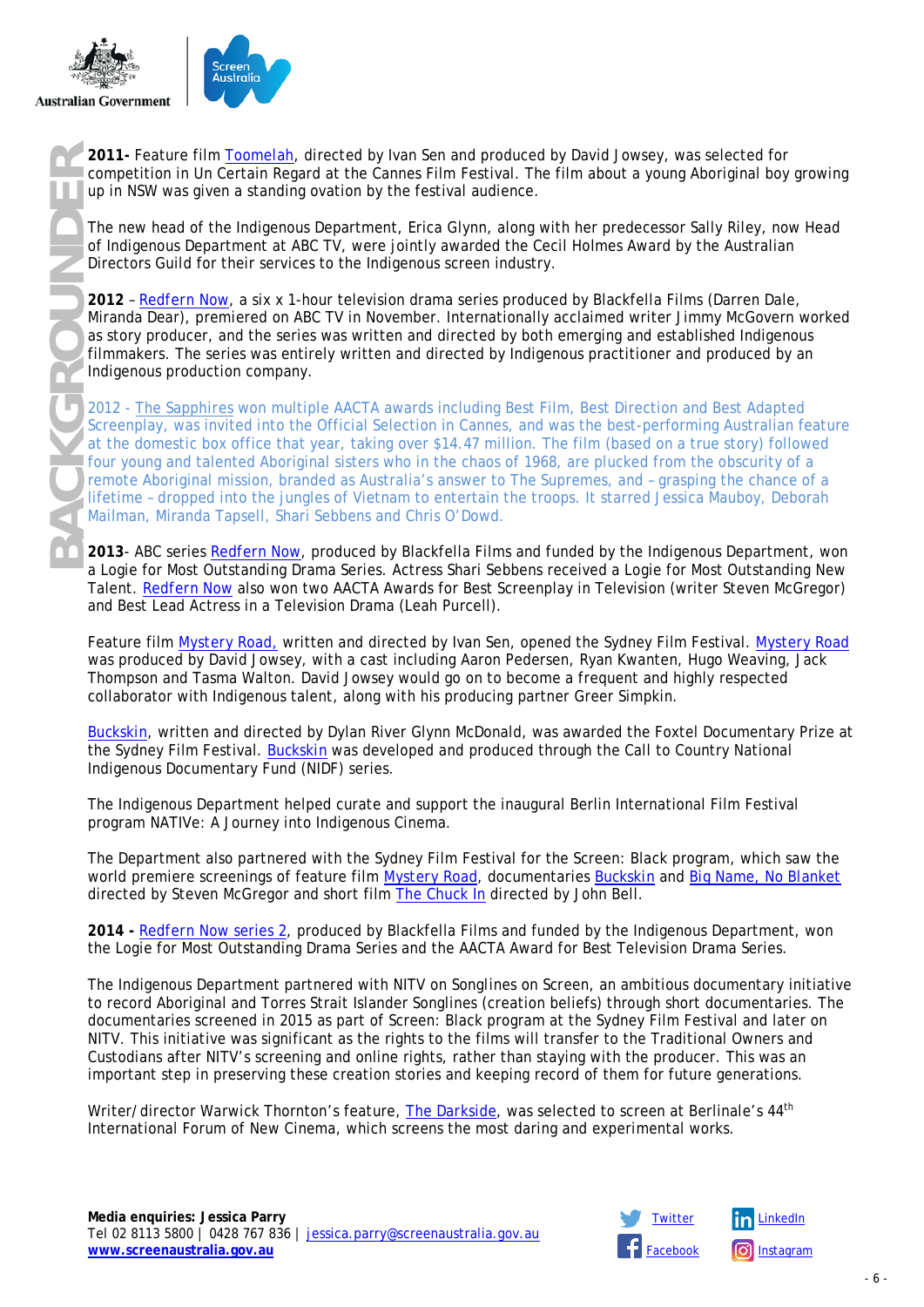



Family drama *[The Gods of Wheat Street](https://www.screenaustralia.gov.au/the-screen-guide/t/the-gods-of-wheat-street-2013/28062)*, a six x 1-hour television series, aired on the ABC in April to critical acclaim. Supported by the ABC and Screen Australia's Indigenous Department, the series was written solely by Indigenous writer Jon Bell and was produced by Every Cloud Productions.

2014 – The *[First Contact](https://www.screenaustralia.gov.au/the-screen-guide/t/first-contact-2016/34279)* documentary series that received production funding from the Screen Australia Documentary Department aired in November 2014. Hosted by Ray Martin, the series followed a group of six non-Indigenous people, from different walks of life and with strong and varied opinions, and immersed them Into Aboriginal Australia for the first time. It aired on SBS and NITV and prompted extensive discussion and media coverage: the hashtag #FirstContactSBS trended number one on Twitter in Australia for the three consecutive nights it was on air. It went on to win the 2015 TV Week Logie Award for Most Outstanding Factual Program. The series was produced by Blackfella Films' Darren Dale and Jacob Hickey with Rachel Perkins as executive producer.

**2015** - *[8MMM Aboriginal Radio](https://www.screenaustralia.gov.au/the-screen-guide/t/8mmm-aboriginal-radio-2014/32484)*, a six-part narrative comedy series developed and financed by the Indigenous Department and the ABC was filmed in Central Australia and aired on the ABC in April. The series, written by Trisha Morton Thomas and Danielle MacLean, directed by Dena Curtis and Adrian Russell Wills, and produced by Princess Pictures and Brindle Films, took a brave step into the vortex of Aboriginal Australia, where truth and comedy collide.

*[Redfern Now: Promise Me](https://www.screenaustralia.gov.au/the-screen-guide/t/redfern-now---promise-me-2014/32937)*, the final instalment of the award-winning TV drama *[Redfern Now](https://www.screenaustralia.gov.au/the-screen-guide/t/redfern-now-2014/31265)*, screened on ABC. It was written by Steven McGregor, directed by Rachel Perkins, and starred Deborah Mailman, Wayne Blair, Rarriwuy Hick and Anthony Hayes.

The films from Pitch Black shorts, an emerging filmmakers short drama initiative run by the Indigenous Department, were showcased during the Screen: Black program at the Sydney Film Festival*. [Nulla Nulla](https://www.screenaustralia.gov.au/the-screen-guide/t/nulla-nulla-2014/33536)*, directed by Dylan River Glynn McDonald and produced by Tanoth Glynn-Maloney was selected to screen at the Berlin International Film Festival and at the Toronto International Film Festival. It also won the AACTA for Best Short Drama.

The feature film *[Spear](https://www.screenaustralia.gov.au/the-screen-guide/t/spear-2016/34087)*, funded by the Indigenous Department and directed by Stephen Page, executive produced by Rob Connelly and produced by John Harvey screened at the Toronto International Film Festival in the Discovery Programme in September to great acclaim, ahead of its Australian premiere at the Adelaide Film Festival. The film is a contemporary Indigenous story, told through movement and dance, of a young man Djali (Hunter Page-Lochard) as he journeys through his community to understand what it means to be a man with ancient traditions in a modern world.

**2016** – Screen Australia's [Seeing Ourselves diversity report](https://www.screenaustralia.gov.au/sa/media-centre/news/2016/08-24-study-of-diversity-on-tv-released) showed Indigenous representation in TV drama has risen from zero in 1992 to 5% of main characters between 2011 and 2015. With Indigenous Australians making up 3% of the population, this dramatic and positive change was the result of work by the Indigenous Department at Screen Australia, the ABC, SBS/NITV as well as other organisations and production companies.

*[Cleverman](https://www.screenaustralia.gov.au/the-screen-guide/t/cleverman-series-1-2016/28737)*, a series eight years in the making, made its world premiere in February [at the Berlin](mailto:https://www.screenaustralia.gov.au/sa/screen-news/2016/01-24-cleverman-off-to-berlinale)  [International Film Festival,](mailto:https://www.screenaustralia.gov.au/sa/screen-news/2016/01-24-cleverman-off-to-berlinale) a great achievement for the Australian television industry and a boost for Indigenous storytelling. The show premiered on the ABC in June 2016 and was created by Ryan Griffen, incorporating Indigenous stories into a modern-day setting. It was produced by Goalpost Pictures and New Zealand company Pukeko Pictures as an Official Australian/New Zealand Co-production.

The Indigenous Department in association with Goalpost Pictures and Screen NSW supported six emerging Indigenous internships to work on the second series of *[Cleverman](https://www.screenaustralia.gov.au/the-screen-guide/t/cleverman-series-2-2017/35001)*. It was actually through an Indigenous attachment at Goalpost Pictures that creator Ryan Griffen first began to develop *[Cleverman](https://www.screenaustralia.gov.au/the-screen-guide/t/cleverman-series-2-2017/35001)* with producer Rosemary Blight.

The Indigenous Department funded 18 attachments across various departments on productions including *[Jasper Jones](https://www.screenaustralia.gov.au/the-screen-guide/t/jasper-jones-2017/31448)*, *[Dance Academy: The Movie](https://www.screenaustralia.gov.au/the-screen-guide/t/dance-academy-2017/33716)*, *[The Secret Daughter](https://www.screenaustralia.gov.au/the-screen-guide/t/the-secret-daughter-2017/35583)*, *[Hyde and Seek](https://www.screenaustralia.gov.au/the-screen-guide/t/hyde-and-seek-2016/34274)*, *Alien: Covenant*, and *Thor: Ragnarok*. The largest number of attachments was on *Thor: Ragnarok* where [eight emerging Indigenous](https://www.screenaustralia.gov.au/sa/screen-news/2017/10-17-taika-waititi-thor-ragnarok)  [creatives and crew](https://www.screenaustralia.gov.au/sa/screen-news/2017/10-17-taika-waititi-thor-ragnarok) worked across departments including directing, stunts, set design, production and grips.

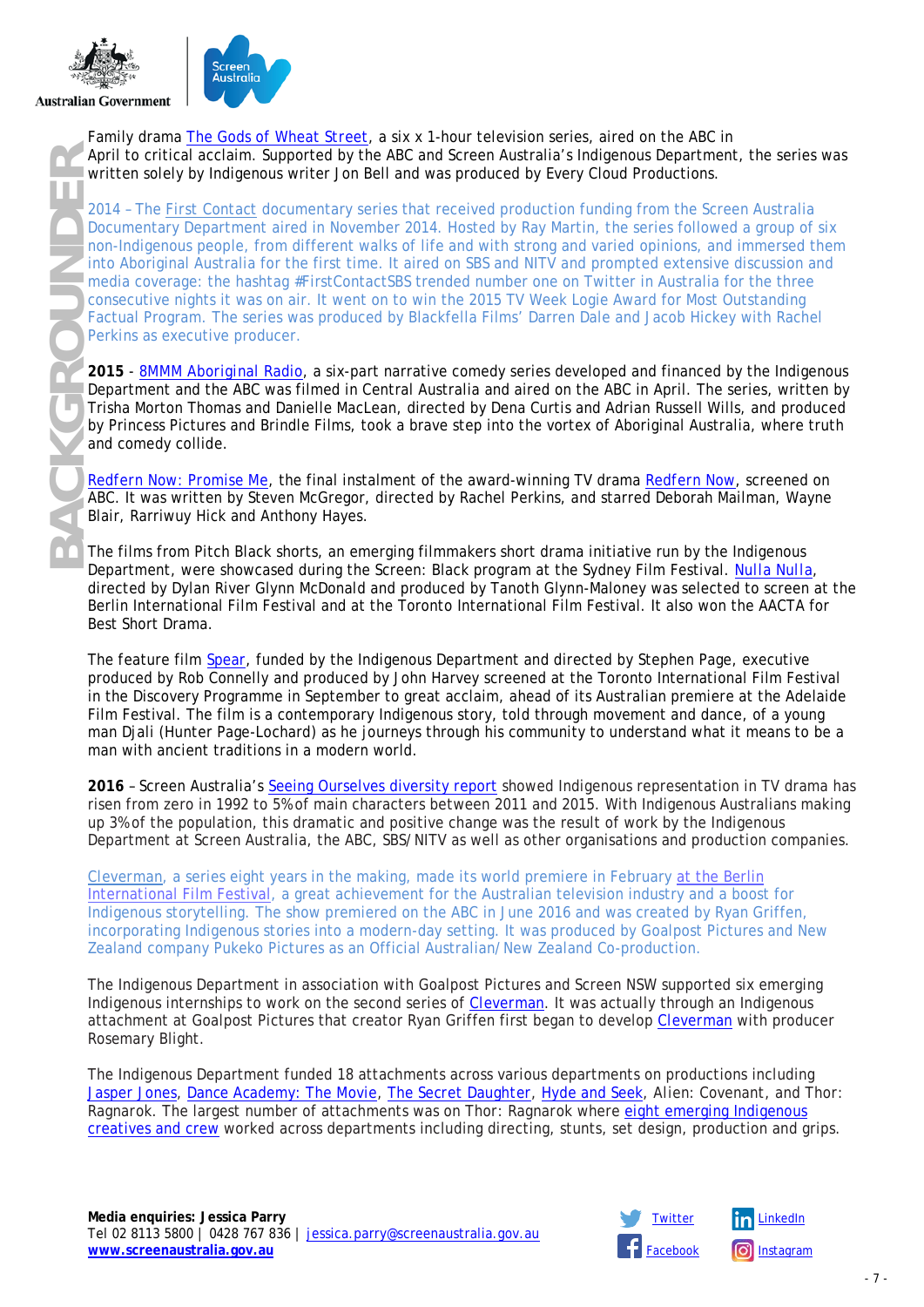



*[Goldstone](https://www.screenaustralia.gov.au/the-screen-guide/t/goldstone-2016/33586)*, the follow up feature to *[Mystery Road](https://www.screenaustralia.gov.au/the-screen-guide/t/mystery-road-2013/30409)* screened as the opening night film of Sydney Film Festival in June and was released in cinemas in July. Directed by Ivan Sen and produced by David Jowsey and Greer Simpkin it again follows Indigenous Detective Jay Swan played by Aaron Pedersen and also starred Jacki Weaver, David Wenham and David Gulpilil.

*Thor: Ragnarok* director Taika Waititi said: "Being Maori, it's extremely important to me to have native presence on any film. We're bringing a huge Hollywood production to this country and it's only right that we make an effort to include Indigenous filmmakers on the journey."

In August, the new three-part ABC docudrama *[Blue Water Empire](https://www.screenaustralia.gov.au/the-screen-guide/t/blue-water-empire-2017/32934)* began production, aiming to tell the largely unknown history of the Torres Strait Islander people. Directed by Steven McGregor and produced by David Jowsey, Aaron Fa'aoso and Greer Simpkin, it was supported through development and into production by Screen Australia's Indigenous Department.

The documentary *[Servant or Slave](https://www.screenaustralia.gov.au/the-screen-guide/t/servant-or-slave-2015/33088?stxt=servant%20or%20slave)* directed by Steven McGregor and produced by Mitchell Stanley was supported through development and production by the Indigenous Department. It was broadcast on NITV in November and received the single biggest ratings a one-off program has ever received in NITV's history.

**2017 –** The ground-breaking 13 x 12-minute series *[Little J & Big Cuz](https://www.screenaustralia.gov.au/the-screen-guide/t/little-j---big-cuz-series-1-2017/32929)* for NITV marked the first time Australians could watch an animated children's series with Indigenous characters and languages set in modern-day Australia. It was supported through development and into production by Screen Australia's Indigenous Department. Written by Indigenous writers, including Erica Glynn, Danielle MacLean, Dot West, Jon Bell, Beck Cole (who was also voice director) and Bruce Pascoe, and animated by Tony Thorne it was created to help young Indigenous children with the transition from home to school. The series followed the adventures of five-year-old Little J (voiced by Miranda Tapsell) and nine-year-old Big Cuz (Deborah Mailman) – a couple of Indigenous Australian kids who live with their Nanna and four-legged friend Old Dog, just a short stroll from their school and friends. At its peak, close to 40 people and two animation studios worked on the series, which was completed in January 2017 and aired on NITV and SBS On Demand in April 2017.

The ongoing commitment by Sydney Film Festival to support First Nations storytelling in partnership with Screen Australia's Indigenous Department was particularly evident in the 2017 program. Warwick Thornton's documentary *[We Don't Need a Map](https://www.screenaustralia.gov.au/the-screen-guide/t/we-dont-need-a-map-2018/35330)* [was the Opening Night film](https://www.screenaustralia.gov.au/sa/screen-news/2017/06-06-warwick-thornton-we-dont-need-a-map) as well as an Official Competition contender. *[In My Own Words](https://www.screenaustralia.gov.au/the-screen-guide/t/in-my-own-words-2017/34602)* and *[Connection to Country](https://www.screenaustralia.gov.au/the-screen-guide/t/connection-to-country-2017/35332)* were also screened at the festival and were funded through a joint NITV and Indigenous Department initiative called Moments in History. All up, Sydney Film Festival screened more than eight titles from First Nations storytellers from Australia and around the world.

The Canada Media Fund (CMF) announced it is developing an Indigenous Media Fund modelled on Screen Australia's own Indigenous Department.

8 x 30 minute drama series *[The Warriors](https://www.screenaustralia.gov.au/the-screen-guide/t/the-warriors-2017/30436)* screened on ABC. The series followed two Indigenous football players plucked from their modest lives to play in the AFL. Dislocated from traditional values, the boys struggle with their new-found celebrity and its lure of sex, drugs and fast living. The series was supported by the Indigenous Department with an Indigenous creative team led by Adrian Russell Wills, Beck Cole, Steven McGregor, and Catriona Mckenzie at the helm. It was produced by John Harvey, Tony Briggs, Liz Kearney and Robert Connolly.

Five documentary projects were broadcast; *[Carry the Flag](https://www.screenaustralia.gov.au/the-screen-guide/t/carry-the-flag-2017/35287)* (NITV) honouring the 25th anniversary of the Torres Strait Islander flag, and four documentaries making up the Moment in History slate on SBS examining the place of Aboriginal and Torres Strait Islander Peoples in Australia today – *[In My Own Words](https://www.screenaustralia.gov.au/the-screen-guide/t/in-my-own-words-2017/34602)*, *[Occupation:](https://www.screenaustralia.gov.au/the-screen-guide/t/occupation--native-2017/35333)  [Native](https://www.screenaustralia.gov.au/the-screen-guide/t/occupation--native-2017/35333)*, *[Connection to Country](https://www.screenaustralia.gov.au/the-screen-guide/t/connection-to-country-2017/35332)*, and *[We Don't Need a Map](https://www.screenaustralia.gov.au/the-screen-guide/t/we-dont-need-a-map-2018/35330)*.

Documentary feature *[After the Apolog](https://www.screenaustralia.gov.au/the-screen-guide/t/after-the-apology-2017/34665?stxt=after%20the%20apology)*y premiered at Adelaide Film Festival. The series was funded Department as part of the Indigenous Feature Documentary Initiative between the Indigenous Department, Adelaide Film Festival, Kojo, and the National Film and Sound Archive. The landmark documentary was written and directed by Larissa Behrendt and explored the continued practice of child removal and the community response.

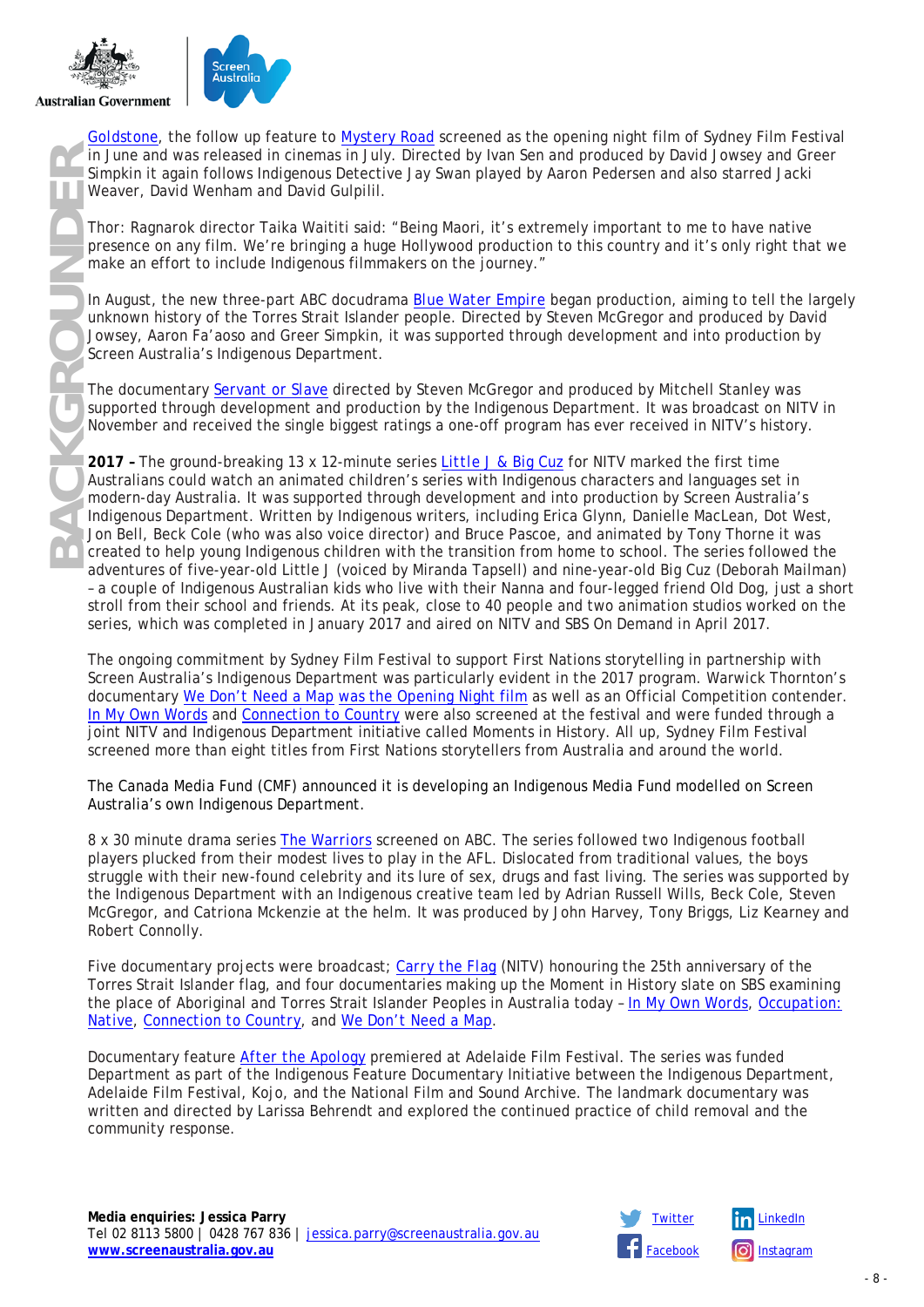



**BACKGROUNDER** As original multiplatform content explodes across small screens, the [\[Black Space\] initiative](https://www.screenaustralia.gov.au/funding-and-support/indigenous/sector-development/special-initiatives/black-space-web-series-production) was designed to bring Indigenous stories, authored and crafted by Indigenous people, to online audiences. The Indigenous Department funded two [Black Space] multiplatform projects, *[The Chance Affair](https://www.screenaustralia.gov.au/the-screen-guide/t/the-chance-affair-2017/36312)*, from writer Steven Oliver making his directorial debut and producer Majhid Heath (both from *Black Comedy*), and *[Zero-Point](https://www.screenaustralia.gov.au/the-screen-guide/t/zero-point-2018/36314)*, from emerging Darwin-based Indigenous animator Jonathan Saunders.

2017 – The riveting and moving Australian coming of age story, *[Jasper Jones,](https://www.screenaustralia.gov.au/the-screen-guide/t/jasper-jones-2017/31448)* based on Craig Silvey's acclaimed novel was released. Directed by Rachel Perkins, the film follows Charlie Buckin (Levi Miller), a bookish boy of 14 who embarks on a dangerous journey with the town's mixed race outcast Jasper Jones (Aaron McGrath). Set over the scorching summer holidays of 1965, Charlie defeats the local racists, faces the break-up of his parents and falls head over heels in love as he discovers what it means to be truly courageous. The film had the third-largest box office taking of Australian films that year.

2017 - *[Kiki & Kitty,](https://www.screenaustralia.gov.au/the-screen-guide/t/kiki-and-kitty-2017/35843)* the six-part online series created by and starring the talented Nakkiah Lui, premiered on ABC iview. The series follows the adventures of a young Indigenous woman in a big, white world, where her vagina is personified as a fabulous black woman who becomes her best friend.

Feature film *[Sweet Country](https://www.screenaustralia.gov.au/the-screen-guide/t/sweet-country-2018/32482)*, from director Warwick Thornton and writers Steven McGregor and David Tranter, was selected to screen In Competition [at the 2017 Venice Film Festival](mailto:https://www.screenaustralia.gov.au/sa/screen-news/2017/09-07-australia-at-venice-2017) where it won the Special Jury Prize. The film was also the Closing Night film of the Platform programme at the 2017 Toronto International Film Festival where it took out the Platform Award. It was funded through development and production by Screen Australia's Indigenous Department.

A true collaboration, *[Sweet Country](https://www.screenaustralia.gov.au/the-screen-guide/t/sweet-country-2018/32482)* utilised locations, government assistance and filmmakers from across Australia. It filmed in South Australia and the Northern Territory with a creative team hailing from the Northern Territory (Warwick Thornton, Steven McGregor and David Tranter, who also produced) and NSW (producers Greer Simpkin and David Jowsey), and it was post produced in NSW. The Indigenous Department supported two Indigenous interns to work on the set.

**2018 –** Since its release on 27 January, 2018 *[Sweet Country](https://www.screenaustralia.gov.au/the-screen-guide/t/sweet-country-2018/32482)* has continued to receive praise with Screen Daily calling it a "milestone for Australian Indigenous Cinema."

In February, Screen Australia announced plans to mark the 25<sup>th</sup> [anniversary of the Department,](mailto:https://www.screenaustralia.gov.au/sa/media-centre/news/2018/02-28-25-years-of-indigenous-screen-stories) including the formation of a Strategic Reference Group to create a blueprint for the future.

In March, NITV premiered the compelling documentary *[Black Divaz](https://www.screenaustralia.gov.au/the-screen-guide/t/black-divaz-2018/36509?stxt=black%20divas)* funded by the Indigenous Department to coincide with the 40<sup>th</sup> anniversary of the Sydney Gay and Lesbian Mardi Gras. The documentary, which was written and directed by Adrian Russell Wills follows Indigenous Drag Queens from around Australia as they embark on a quest to be crowned the Inaugural Miss First Nations Drag Queen.

The Indigenous Department supported the *[Top Ending Wedding](https://www.screenaustralia.gov.au/sa/media-centre/news/2018/04-19-indigenous-interns-announced-top-end-wedding)* Internship program giving five emerging Indigenous screen practitioners the opportunity to hone their skills on the set of the feature film *[Top End](https://www.screenaustralia.gov.au/the-screen-guide/t/top-end-wedding-2018/36110)  [Wedding](https://www.screenaustralia.gov.au/the-screen-guide/t/top-end-wedding-2018/36110)*, produced by Goalpost Pictures, directed by Wayne Blair and written by and starring Miranda Tapsell.

*[Gurrumul](https://www.screenaustralia.gov.au/the-screen-guide/t/gurrumul-2018/34772)* the documentary was released to critical acclaim. [Written and directed by Paul Williams](mailto:https://www.screenaustralia.gov.au/sa/screen-news/2018/04-19-gurrumul-meet-the-filmmaker) and produced by Shannon Swan, it is a poignant portrait of one of Australia's most celebrated and important voices. Blind from birth, Gurrumul found purpose and meaning through songs and music inspired by his community and country on Elcho Island in far North East Arnhem Land.

From June 2018, ABC will air the six-part drama series adaptation of *[Mystery Road,](https://www.screenaustralia.gov.au/the-screen-guide/t/mystery-road-tv-series-2018/36207)* which received production funding from the Indigenous Department. Directed by Rachel Perkins, and produced by Greer Simpkin and David Jowsey it follows the story of detective Jay Swan (Aaron Pederson) who is assigned to investigate the mysterious disappearance of two young farm hands on an outback cattle station.

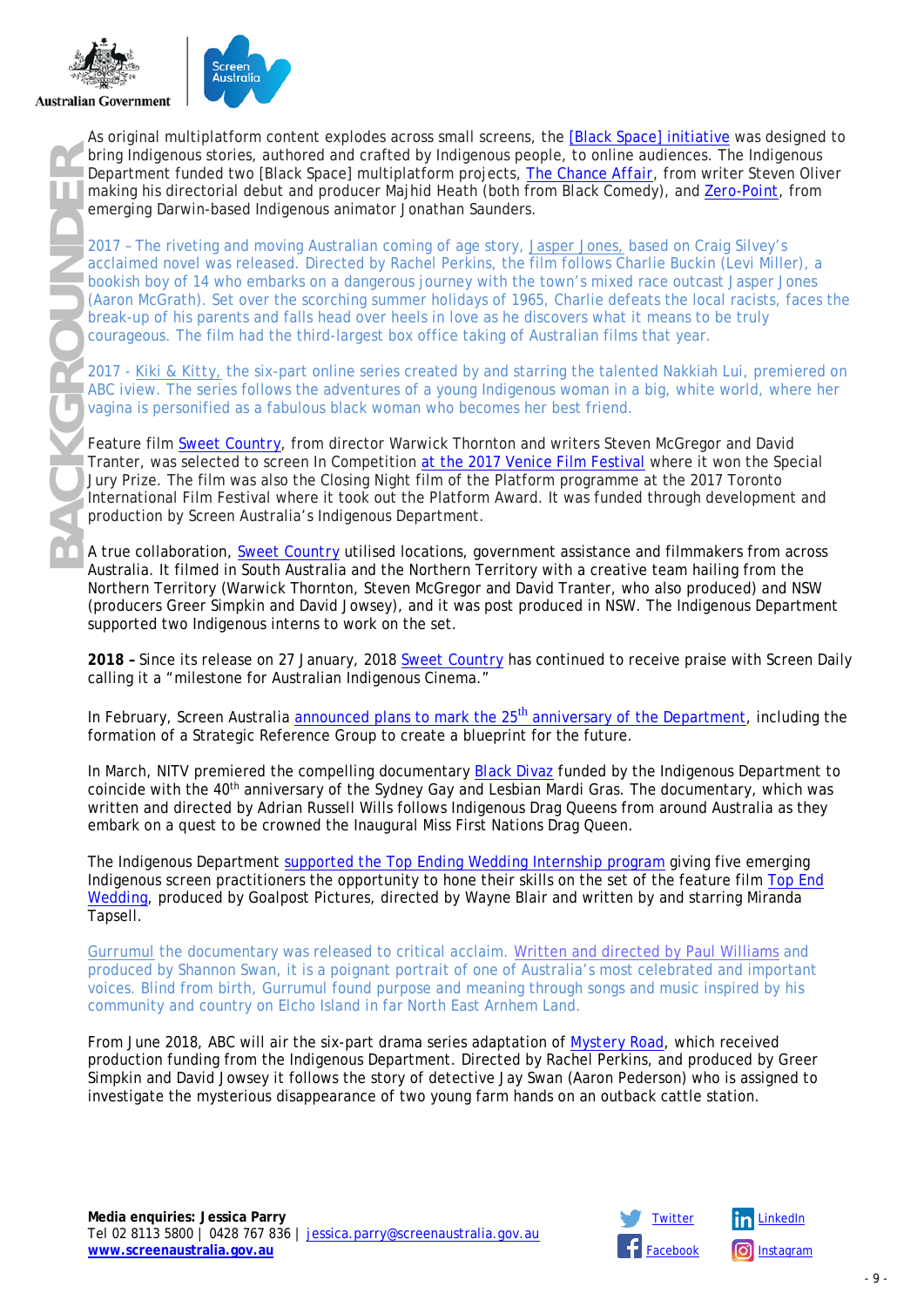

In June the Sydney Film Festival will present First Nations: A Celebration, in partnership with the Indigenous Department. Boosting the voices of First Nation storytellers, the program will showcase new documentaries and short films by First Nation filmmakers from across Australia and around the world, alongside From Little Things Big Things Grow, a retrospective of short films funded by Screen Australia's Indigenous Department. The Retrospective includes 19 outstanding short films from 15 filmmakers, across four showcases: From Sand to Celluloid, Shifting Sands, Crossing Tracks, and Dreaming in Motion. Shorts by acclaimed directors include Warwick Thornton's *[Payback](https://www.screenaustralia.gov.au/the-screen-guide/t/payback-1996/9338)* and *[Mimi](https://www.screenaustralia.gov.au/the-screen-guide/t/mimi-2002/17129)*, Ivan Sen's *[Tears](https://www.screenaustralia.gov.au/the-screen-guide/t/tears-1998/12530)* and *[Wind](https://www.screenaustralia.gov.au/the-screen-guide/t/wind-1999/12501)*, Wayne Blair's *[Black Talk,](https://www.screenaustralia.gov.au/the-screen-guide/t/black-talk-2002/17108)* Richard Frankland's *[No Way to Forget](https://www.screenaustralia.gov.au/the-screen-guide/t/no-way-to-forget-1996/9352)* and *[Harry's War](https://www.screenaustralia.gov.au/the-screen-guide/t/harrys-war-1999/12495)*, and current Sydney Festival Director Wesley Enoch's *[Grace](https://www.screenaustralia.gov.au/the-screen-guide/t/grace-1998/12563)*.

**More information about each of the initiatives developed by the Indigenous Department is available** 

#### **Heads of the Indigenous Department**

#### **Wal Saunders 1993 – 1999**

On 25 June 1993, Walter Saunders, a member of the Kilcarer and Gilgar Gunditj clans of the Gunditjmara Tribe of south western Victoria, was announced as the inaugural Manager of the Department. With no budget allocated to the department in the early years Wal pre-sold six 10-minute dramas and four 30-minute dramas to SBS Independent thereby triggering development and production funding from the Film Development branch. This led to the creation of the watershed *From Sand to Celluloid* and *Crossing Tracks* initiatives where Indigenous creatives were funded to make their own short films by developing their ideas through Visual Storytelling Worskshops. The filmmakers to experience this new model of development were Richard Frankland, Warwick Thornton, Rima Tamu, Sally Riley, Darlene Johnson, and Sam Watson.

During his time at the AFC, Wal's tenacity resulted in the development of a pool of Indigenous film makers who have benefited from ongoing production and development investment as well as professional development support. His legacy is a body of work that has won acclaim both locally and internationally, and in addition to *From Sand to Celluloid*, includes *Shifting Sands* and *Crossing Tracks*.

#### **Pauline Clague 1999 - 2000**

After Wal Saunders left the Department, Pauline Clague stepped into the role of Acting Manager. Pauline was already working for the Department as a project manager for the half hour series *Crossing Roads*.

Pauline is a Yaegl women from the North Coast of New South Wales. She entered into the Industry in 1994 through the Indigenous Drama Initiative producing a short film *Round Up*. Since then she has produced documentaries and dramas, been Series Producer for various initiatives, and worked for ABC, SBS and NITV.

#### **Sally Riley 2000 – 2010**

A Wiradjuri woman from NSW, Sally Riley has been at the forefront of Indigenous filmmaking in Australia for over 15 years.

Sally re-invigorated Indigenous filmmaking as Manager of Screen Australia's Indigenous Department, a role she held for 10 years. She initiated the development and production of a significant body of short films, documentaries and feature films, and fostered a new generation of Indigenous filmmakers including Warwick Thornton (*[Samson & Delilah](https://www.screenaustralia.gov.au/the-screen-guide/t/samson---delilah-2009/20947)*, *[The Darkside](https://www.screenaustralia.gov.au/the-screen-guide/t/the-darkside-2013/31797)*), Beck Cole (*[Here I Am](https://www.screenaustralia.gov.au/the-screen-guide/t/here-i-am-2011/20955)*, *[Plains Empty](https://www.screenaustralia.gov.au/the-screen-guide/t/plains-empty-2004/19186)*), Wayne Blair (*[Redfern Now](https://www.screenaustralia.gov.au/the-screen-guide/t/redfern-now-2014/31265)*, *[The Sapphires](https://www.screenaustralia.gov.au/the-screen-guide/t/the-sapphires-2012/21553)*), Ivan Sen (*[Mystery Road](https://www.screenaustralia.gov.au/the-screen-guide/t/mystery-road-2013/30409)*, *[Toomelah](https://www.screenaustralia.gov.au/the-screen-guide/t/toomelah-2011/28391)*), Darren Dale (*[Redfern Now](https://www.screenaustralia.gov.au/the-screen-guide/t/redfern-now-2014/31265)*) and Catriona McKenzie (*[Satellite Boy](https://www.screenaustralia.gov.au/the-screen-guide/t/satellite-boy-2013/11423)*, *[Mr Patterns](https://www.screenaustralia.gov.au/the-screen-guide/t/mr-patterns-2004/18902)*).

Under Sally's leadership, the Department's initiatives provided professional development opportunities for Indigenous filmmakers, creating enormous growth and a distinctive body of work. Sally was also one of the key drivers in the creation of Screen Australia's industry handbook, *[Pathways & Protocols –](https://www.screenaustralia.gov.au/about-us/doing-business-with-us/indigenous-content/indigenous-protocols) a filmmaker's [guide to working with Indigenous people](https://www.screenaustralia.gov.au/about-us/doing-business-with-us/indigenous-content/indigenous-protocols)*, *culture and concepts*.